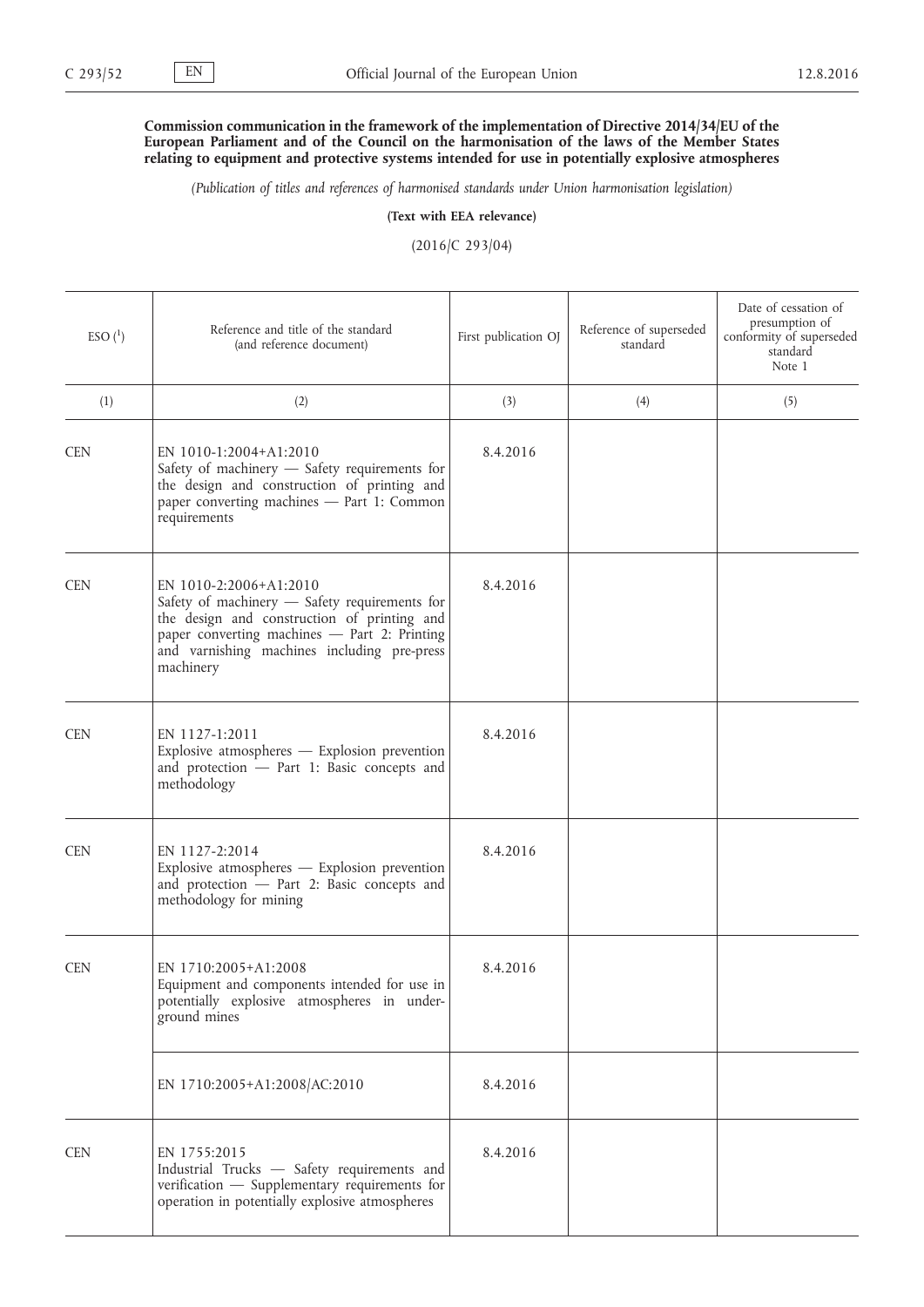| (1)        | (2)                                                                                                                                                                                                                                                                                            | (3)      | (4) | (5) |
|------------|------------------------------------------------------------------------------------------------------------------------------------------------------------------------------------------------------------------------------------------------------------------------------------------------|----------|-----|-----|
| <b>CEN</b> | EN 1834-1:2000<br>Reciprocating internal combustion engines -<br>Safety requirements for design and construction<br>of engines for use in potentially explosive<br>atmospheres - Part 1: Group II engines for use<br>in flammable gas and vapour atmospheres                                   | 8.4.2016 |     |     |
| <b>CEN</b> | EN 1834-2:2000<br>Reciprocating internal combustion engines -<br>Safety requirements for design and construction<br>of engines for use in potentially explosive<br>atmospheres - Part 2: Group I engines for use<br>in underground workings susceptible to firedamp<br>and/or combustible dust | 8.4.2016 |     |     |
| <b>CEN</b> | EN 1834-3:2000<br>Reciprocating internal combustion engines -<br>Safety requirements for design and construction<br>of engines for use in potentially explosive<br>atmospheres - Part 3: Group II engines for use<br>in flammable dust atmospheres                                             | 8.4.2016 |     |     |
| <b>CEN</b> | EN 1839:2012<br>Determination of explosion limits of gases and<br>vapours                                                                                                                                                                                                                      | 8.4.2016 |     |     |
| <b>CEN</b> | EN 1953:2013<br>Atomising and spraying equipment for coating<br>materials - Safety requirements                                                                                                                                                                                                | 8.4.2016 |     |     |
| <b>CEN</b> | EN 12581:2005+A1:2010<br>Coating plants - Machinery for dip coating and<br>electrodeposition of organic liquid coating mate-<br>rial - Safety requirements                                                                                                                                     | 8.4.2016 |     |     |
| <b>CEN</b> | EN 12621:2006+A1:2010<br>Machinery for the supply and circulation of<br>coating materials under pressure - Safety<br>requirements                                                                                                                                                              | 8.4.2016 |     |     |
| <b>CEN</b> | EN 12757-1:2005+A1:2010<br>Mixing machinery for coating materials - Safety<br>requirements - Part 1: Mixing machinery for use<br>in vehicle refinishing                                                                                                                                        | 8.4.2016 |     |     |
| <b>CEN</b> | EN 13012:2012<br>Petrol filling stations - Construction and<br>performance of automatic nozzles for use on<br>fuel dispensers                                                                                                                                                                  | 8.4.2016 |     |     |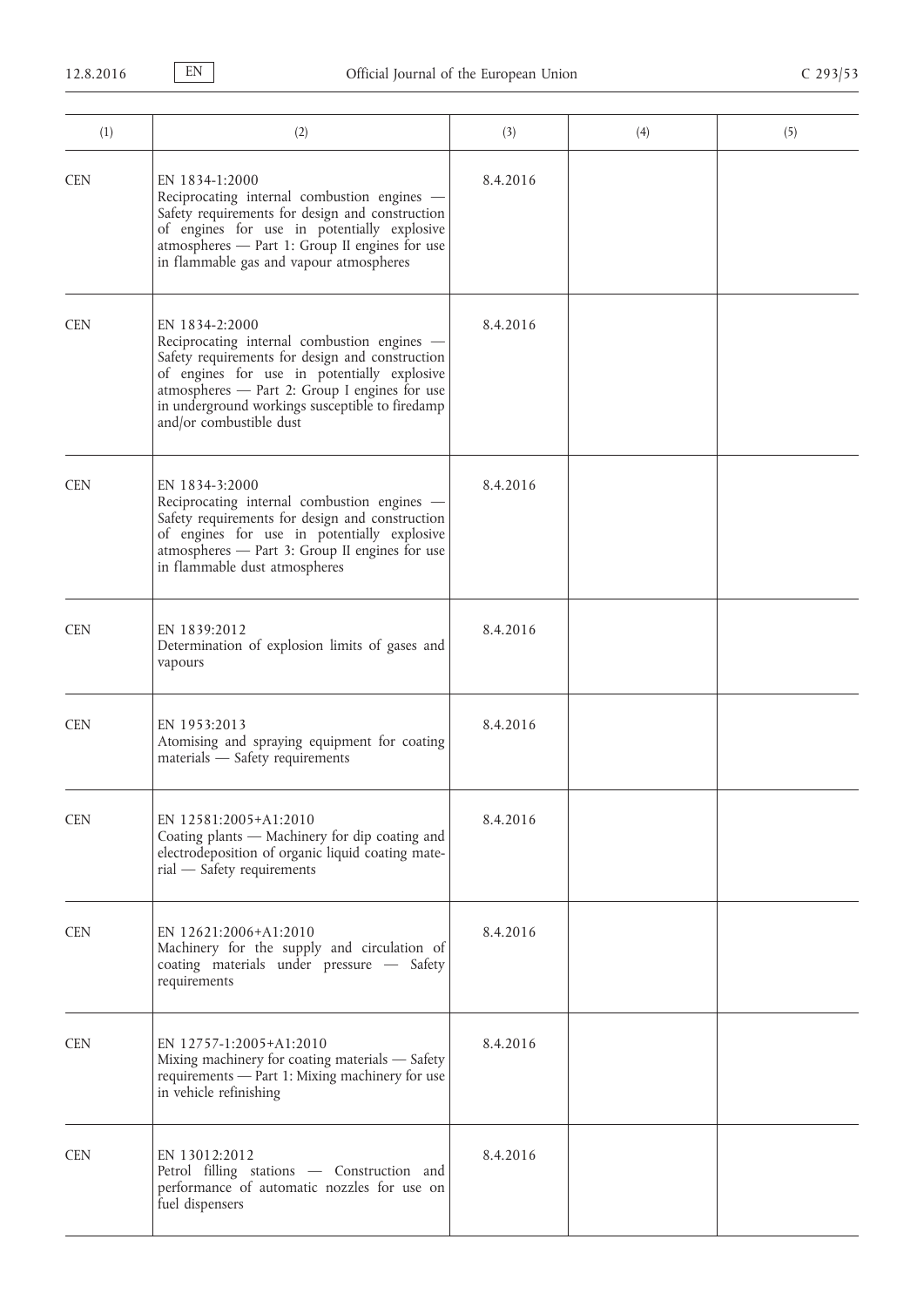| (1)        | (2)                                                                                                                                                                              | (3)                              | (4)                         | (5)       |
|------------|----------------------------------------------------------------------------------------------------------------------------------------------------------------------------------|----------------------------------|-----------------------------|-----------|
| <b>CEN</b> | EN 13160-1:2003<br>Leak detection systems - Part 1: General<br>principles                                                                                                        | 8.4.2016                         |                             |           |
| <b>CEN</b> | EN 13237:2012<br>Potentially explosive atmospheres - Terms and<br>definitions for equipment and protective systems<br>intended for use in potentially explosive atmo-<br>spheres | 8.4.2016                         |                             |           |
| <b>CEN</b> | EN 13463-2:2004<br>Non-electrical equipment for use in potentially<br>explosive atmospheres - Part 2: Protection by<br>flow restricting enclosure 'fr'                           | 8.4.2016                         |                             |           |
| <b>CEN</b> | EN 13463-3:2005<br>Non-electrical equipment for use in potentially<br>explosive atmospheres - Part 3: Protection by<br>flameproof enclosure 'd'                                  | 8.4.2016                         |                             |           |
| <b>CEN</b> | EN 13616-1:2016<br>Overfill prevention devices for static tanks for<br>liquid fuels - Part 1: Overfill prevention devices<br>with closure device                                 | This is the first<br>publication | EN 13616:2004<br>Note $2.1$ | 11.7.2017 |
| <b>CEN</b> | EN 13617-1:2012<br>Petrol filling stations - Part 1: Safety require-<br>ments for construction and performance of<br>metering pumps, dispensers and remote pumping<br>units      | 8.4.2016                         |                             |           |
| <b>CEN</b> | EN 13617-2:2012<br>Petrol filling stations - Part 2: Safety require-<br>ments for construction and performance of safe<br>breaks for use on metering pumps and dispensers        | 8.4.2016                         |                             |           |
| <b>CEN</b> | EN 13617-3:2012<br>Petrol filling stations - Part 3: Safety require-<br>ments for construction and performance of shear<br>valves                                                | 8.4.2016                         |                             |           |
| <b>CEN</b> | EN 13617-4:2012<br>Petrol filling stations - Part 4: Safety require-<br>ments for construction and performance of<br>swivels for use on metering pumps and dis-<br>pensers       | 8.4.2016                         |                             |           |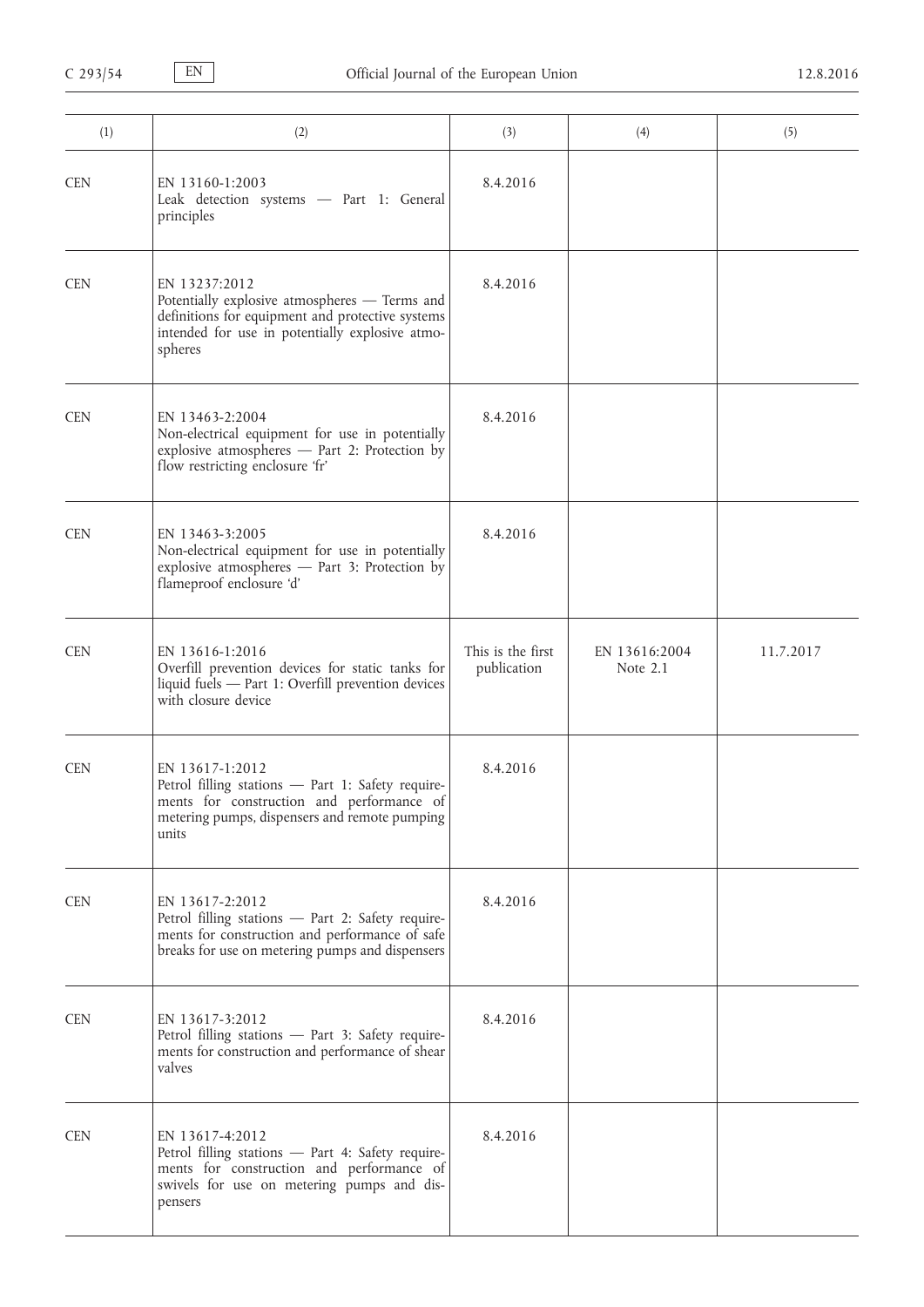| (1)        | (2)                                                                                                                                                                                             | (3)      | (4) | (5) |
|------------|-------------------------------------------------------------------------------------------------------------------------------------------------------------------------------------------------|----------|-----|-----|
| <b>CEN</b> | EN 13760:2003<br>Automotive LPG filling system for light and<br>heavy duty vehicles - Nozzle, test requirements<br>and dimensions                                                               | 8.4.2016 |     |     |
| <b>CEN</b> | EN 13821:2002<br>Potentially explosive atmospheres - Explosion<br>prevention and protection - Determination of<br>minimum ignition energy of dust/air mixtures                                  | 8.4.2016 |     |     |
| <b>CEN</b> | EN 13852-1:2013<br>Cranes - Offshore cranes - Part 1: General-<br>purpose offshore cranes                                                                                                       | 8.4.2016 |     |     |
| <b>CEN</b> | EN 14034-1:2004+A1:2011<br>Determination of explosion characteristics of<br>dust clouds - Part 1: Determination of the<br>maximum explosion pressure pmax of dust<br>clouds                     | 8.4.2016 |     |     |
| <b>CEN</b> | EN 14034-2:2006+A1:2011<br>Determination of explosion characteristics of<br>dust clouds - Part 2: Determination of the<br>maximum rate of explosion pressure rise (dp/dt)<br>max of dust clouds | 8.4.2016 |     |     |
| <b>CEN</b> | EN 14034-3:2006+A1:2011<br>Determination of explosion characteristics of<br>dust clouds - Part 3: Determination of the<br>lower explosion limit LEL of dust clouds                              | 8.4.2016 |     |     |
| <b>CEN</b> | EN 14034-4:2004+A1:2011<br>Determination of explosion characteristics of<br>dust clouds - Part 4: Determination of the<br>limiting oxygen concentration LOC of dust<br>clouds                   | 8.4.2016 |     |     |
| <b>CEN</b> | EN 14373:2005<br>Explosion suppression systems                                                                                                                                                  | 8.4.2016 |     |     |
| <b>CEN</b> | EN 14460:2006<br>Explosion resistant equipment                                                                                                                                                  | 8.4.2016 |     |     |
| <b>CEN</b> | EN 14491:2012<br>Dust explosion venting protective systems                                                                                                                                      | 8.4.2016 |     |     |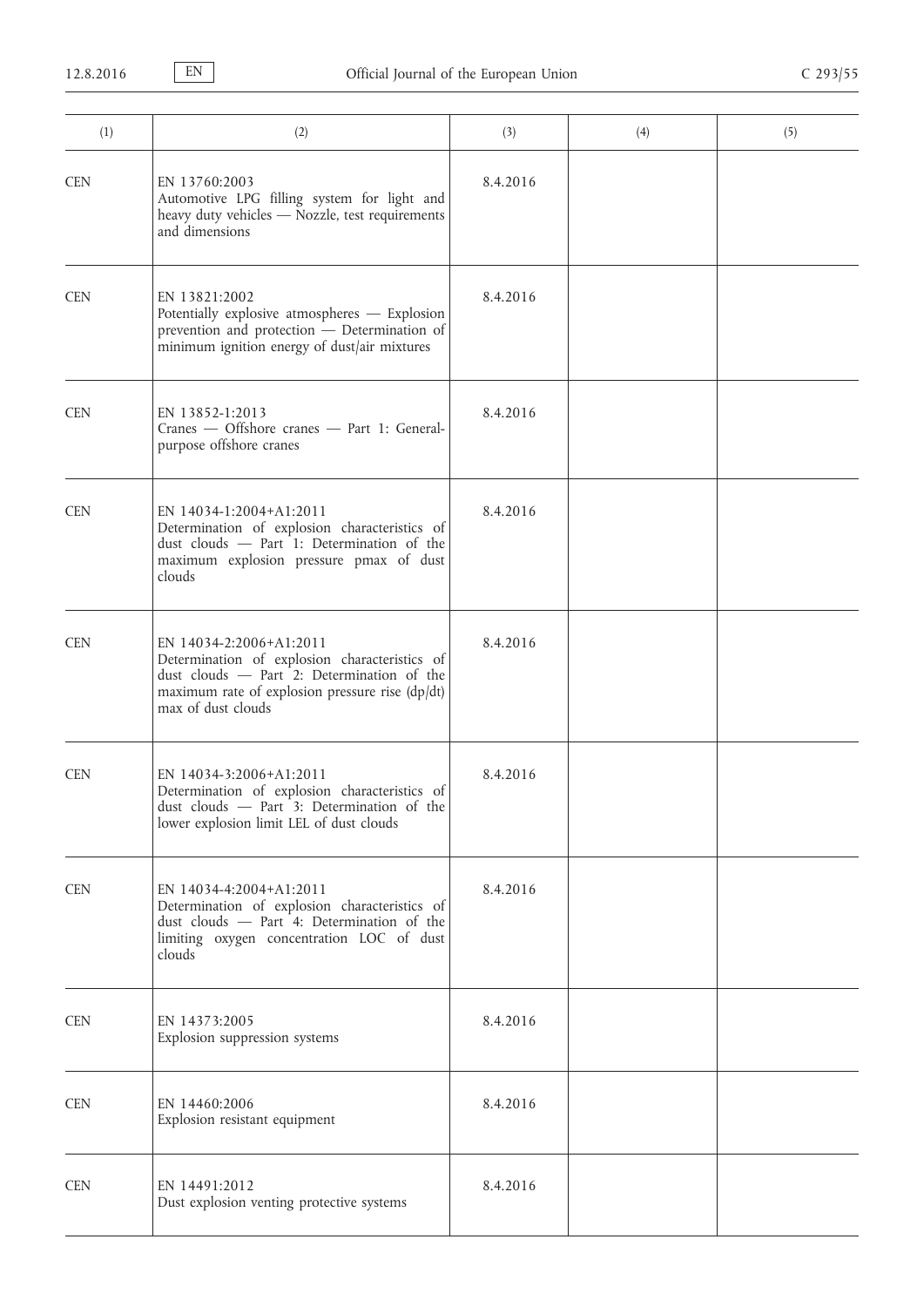| (1)        | (2)                                                                                                                                                                      | (3)      | (4) | (5) |
|------------|--------------------------------------------------------------------------------------------------------------------------------------------------------------------------|----------|-----|-----|
| <b>CEN</b> | EN 14492-1:2006+A1:2009<br>Cranes - Power driven winches and hoists -<br>Part 1: Power driven winches                                                                    | 8.4.2016 |     |     |
|            | EN 14492-1:2006+A1:2009/AC:2010                                                                                                                                          | 8.4.2016 |     |     |
| <b>CEN</b> | EN 14492-2:2006+A1:2009<br>Cranes - Power driven winches and hoists -<br>Part 2: Power driven hoists                                                                     | 8.4.2016 |     |     |
|            | EN 14492-2:2006+A1:2009/AC:2010                                                                                                                                          | 8.4.2016 |     |     |
| <b>CEN</b> | EN 14522:2005<br>Determination of the auto ignition temperature<br>of gases and vapours                                                                                  | 8.4.2016 |     |     |
| <b>CEN</b> | EN 14591-1:2004<br>Explosion prevention and protection in under-<br>ground mines - Protective systems - Part 1: 2-<br>bar explosion proof ventilation structure          | 8.4.2016 |     |     |
|            | EN 14591-1:2004/AC:2006                                                                                                                                                  | 8.4.2016 |     |     |
| <b>CEN</b> | EN 14591-2:2007<br>Explosion prevention and protection in under-<br>ground mines - Protective systems - Part 2:<br>Passive water trough barriers                         | 8.4.2016 |     |     |
|            | EN 14591-2:2007/AC:2008                                                                                                                                                  | 8.4.2016 |     |     |
| <b>CEN</b> | EN 14591-4:2007<br>Explosion prevention and protection in under-<br>ground mines - Protective systems - Part 4:<br>Automatic extinguishing systems for road head-<br>ers | 8.4.2016 |     |     |
|            | EN 14591-4:2007/AC:2008                                                                                                                                                  | 8.4.2016 |     |     |
| <b>CEN</b> | EN 14677:2008<br>Safety of machinery - Secondary steelmaking -<br>Machinery and equipment for treatment of liquid<br>steel                                               | 8.4.2016 |     |     |
| <b>CEN</b> | EN 14678-1:2013<br>LPG equipment and accessories - Construction<br>and performance of LPG equipment for auto-<br>motive filling stations - Part 1: Dispensers            | 8.4.2016 |     |     |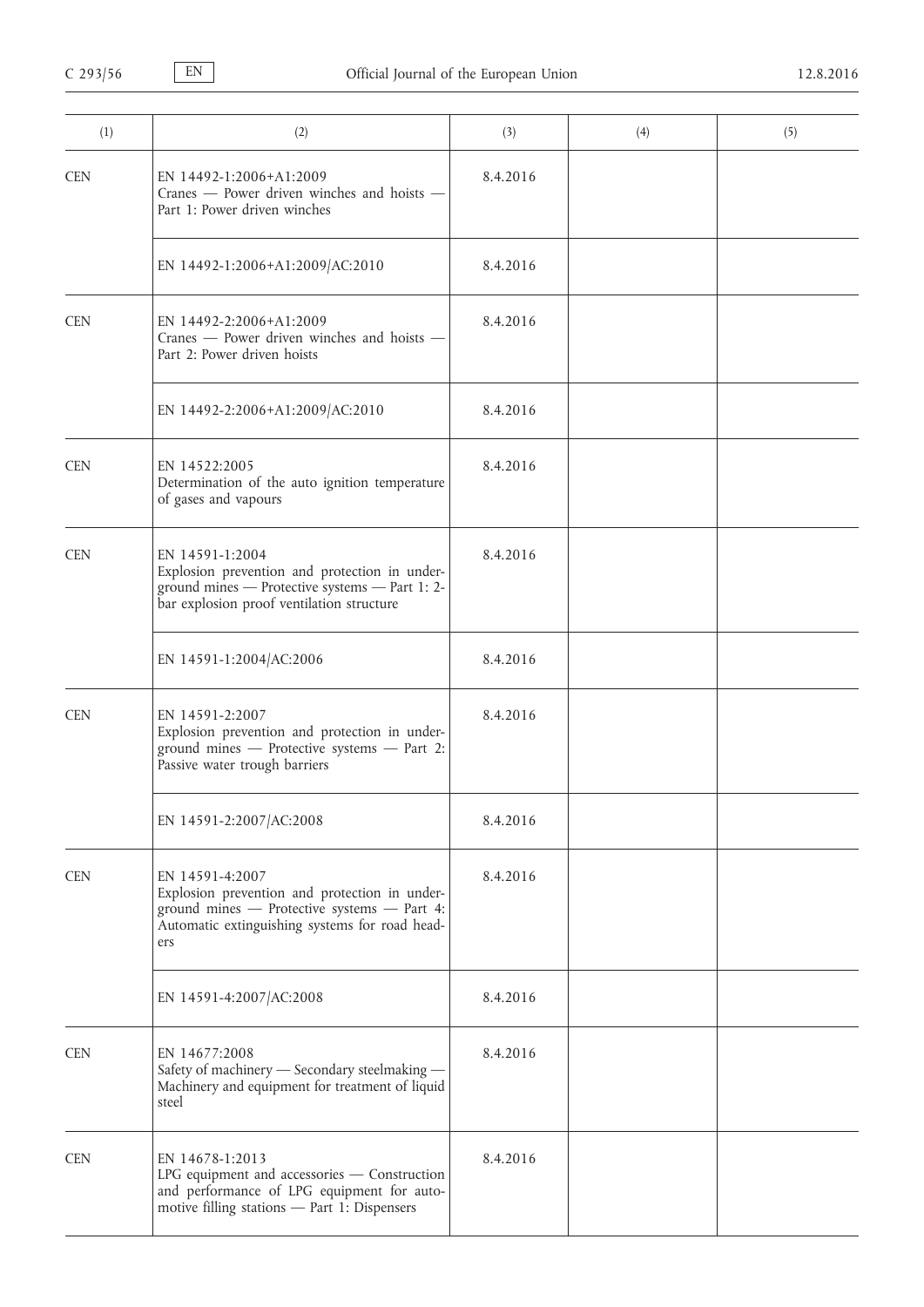| (1)        | (2)                                                                                                                                                            | (3)      | (4) | (5) |
|------------|----------------------------------------------------------------------------------------------------------------------------------------------------------------|----------|-----|-----|
| <b>CEN</b> | EN 14681:2006+A1:2010<br>Safety of machinery - Safety requirements for<br>machinery and equipment for production of steel<br>by electric arc furnaces          | 8.4.2016 |     |     |
| <b>CEN</b> | EN 14756:2006<br>Determination of the limiting oxygen concentra-<br>tion (LOC) for flammable gases and vapours                                                 | 8.4.2016 |     |     |
| <b>CEN</b> | EN 14797:2006<br>Explosion venting devices                                                                                                                     | 8.4.2016 |     |     |
| <b>CEN</b> | EN 14973:2015<br>Conveyor belts for use in underground installa-<br>tions - Electrical and flammability safety<br>requirements                                 | 8.4.2016 |     |     |
| <b>CEN</b> | EN 14983:2007<br>Explosion prevention and protection in under-<br>ground mines - Equipment and protective<br>systems for firedamp drainage                     | 8.4.2016 |     |     |
| <b>CEN</b> | EN 14986:2007<br>Design of fans working in potentially explosive<br>atmospheres                                                                                | 8.4.2016 |     |     |
| <b>CEN</b> | EN 14994:2007<br>Gas explosion venting protective systems                                                                                                      | 8.4.2016 |     |     |
| <b>CEN</b> | EN 15089:2009<br>Explosion isolation systems                                                                                                                   | 8.4.2016 |     |     |
| <b>CEN</b> | EN 15188:2007<br>Determination of the spontaneous ignition<br>behaviour of dust accumulations                                                                  | 8.4.2016 |     |     |
| <b>CEN</b> | EN 15198:2007<br>Methodology for the risk assessment of non-<br>electrical equipment and components for in-<br>tended use in potentially explosive atmospheres | 8.4.2016 |     |     |
| <b>CEN</b> | EN 15233:2007<br>Methodology for functional safety assessment of<br>protective systems for potentially explosive atmo-<br>spheres                              | 8.4.2016 |     |     |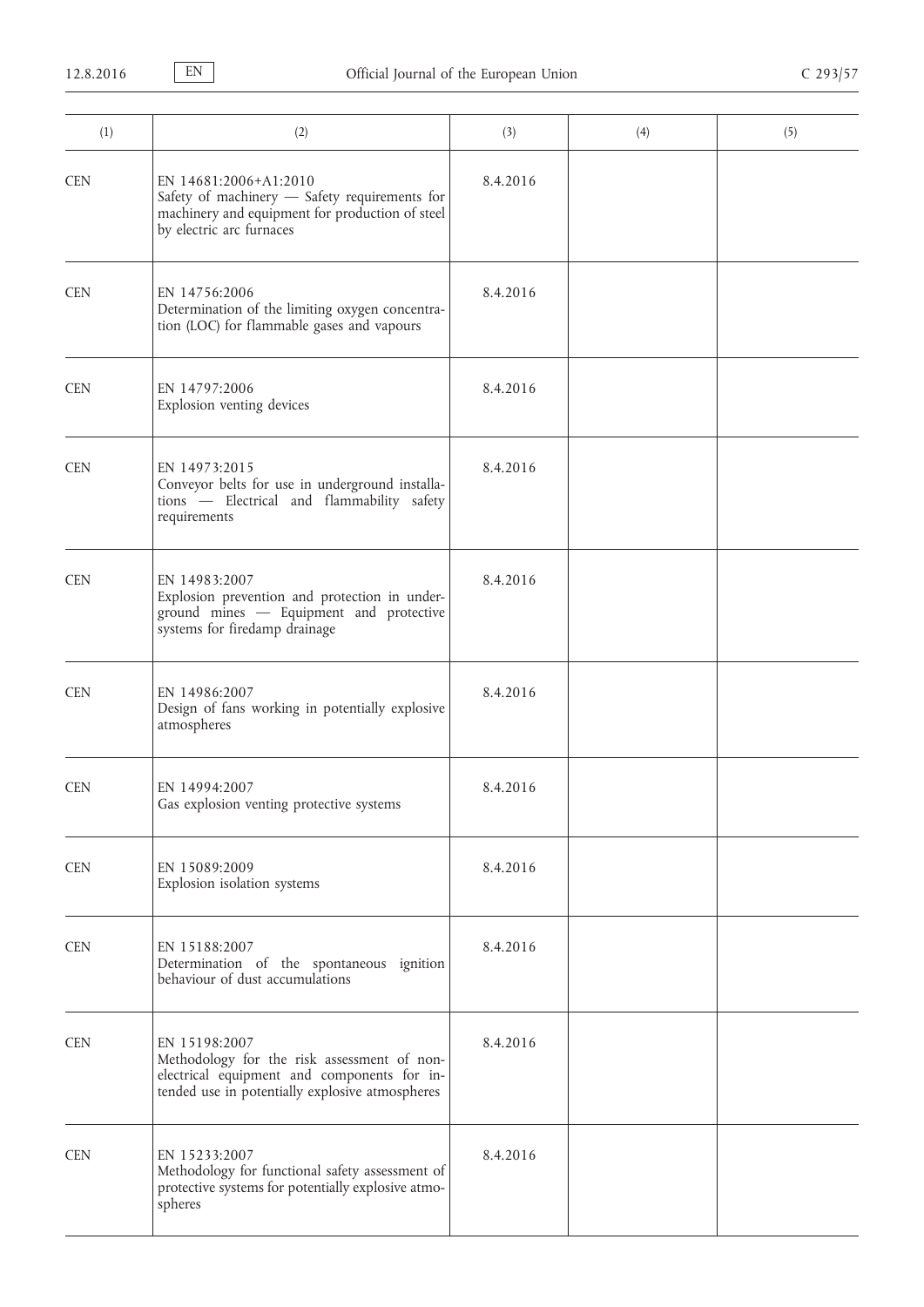| (1)        | (2)                                                                                                                                                                                                                                                                 | (3)                              | (4)                                                               | (5)        |
|------------|---------------------------------------------------------------------------------------------------------------------------------------------------------------------------------------------------------------------------------------------------------------------|----------------------------------|-------------------------------------------------------------------|------------|
| <b>CEN</b> | EN 15268:2008<br>Petrol filling stations - Safety requirements for<br>the construction of submersible pump assemblies                                                                                                                                               | 8.4.2016                         |                                                                   |            |
| <b>CEN</b> | EN 15794:2009<br>Determination of explosion points of flammable<br>liquids                                                                                                                                                                                          | 8.4.2016                         |                                                                   |            |
| <b>CEN</b> | EN 15967:2011<br>Determination of maximum explosion pressure<br>and the maximum rate of pressure rise of gases<br>and vapours                                                                                                                                       | 8.4.2016                         |                                                                   |            |
| <b>CEN</b> | EN 16009:2011<br>Flameless explosion venting devices                                                                                                                                                                                                                | 8.4.2016                         |                                                                   |            |
| <b>CEN</b> | EN 16020:2011<br>Explosion diverters                                                                                                                                                                                                                                | 8.4.2016                         |                                                                   |            |
| <b>CEN</b> | EN 16447:2014<br>Explosion isolation flap valves                                                                                                                                                                                                                    | 8.4.2016                         |                                                                   |            |
| <b>CEN</b> | EN ISO 16852:2010<br>Flame arresters - Performance requirements, test<br>methods and limits for use (ISO 16852:2008,<br>including Cor 1:2008 and Cor 2:2009)                                                                                                        | 8.4.2016                         |                                                                   |            |
| <b>CEN</b> | EN ISO 80079-36:2016<br>Explosive atmospheres - Part 36: Non-electrical<br>equipment for explosive atmospheres - Basic<br>method and requirements (ISO 80079-36:2016)                                                                                               | This is the first<br>publication | EN 13463-1:2009<br>Note $2.1$                                     | 31.10.2019 |
| <b>CEN</b> | EN ISO 80079-37:2016<br>Explosive atmospheres - Part 37: Non-electrical<br>equipment for explosive atmospheres - Non-<br>electrical type of protection constructional safety<br>'c', control of ignition sources 'b', liquid immer-<br>sion 'k' (ISO 80079-37:2016) | This is the first<br>publication | EN 13463-5:2011<br>EN 13463-6:2005<br>EN 13463-8:2003<br>Note 2.1 | 31.10.2019 |
| Cenelec    | EN 50050-1:2013<br>Electrostatic hand-held spraying equipment -<br>Safety requirements - Part 1: Hand-held spray-<br>ing equipment for ignitable liquid coating<br>materials                                                                                        | 8.4.2016                         | EN 50050:2006<br>Note 2.1                                         | 14.10.2016 |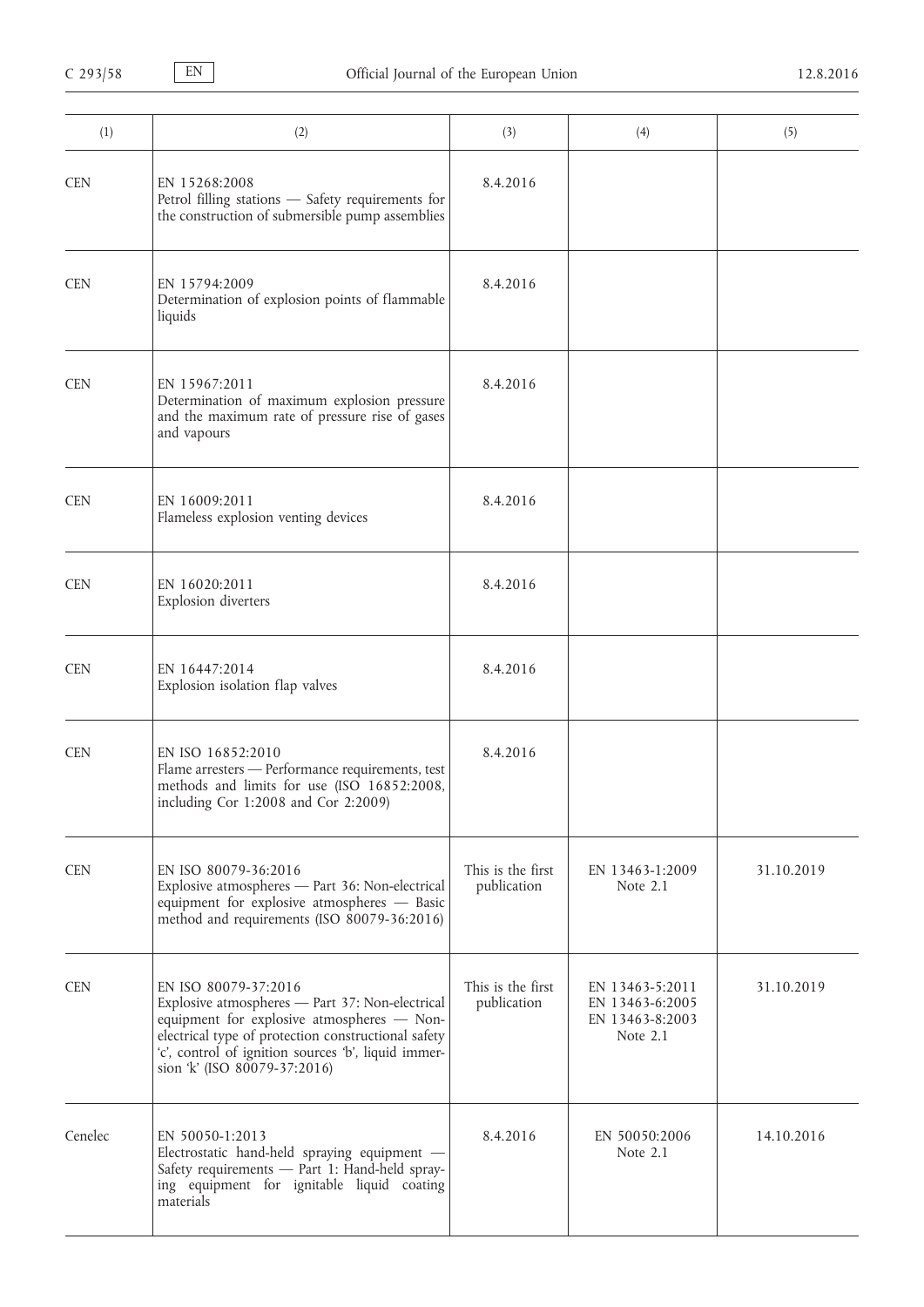| (1)     | (2)                                                                                                                                                                                                              | (3)      | (4)                         | (5)        |
|---------|------------------------------------------------------------------------------------------------------------------------------------------------------------------------------------------------------------------|----------|-----------------------------|------------|
| Cenelec | EN 50050-2:2013<br>Electrostatic hand-held spraying equipment -<br>Safety requirements - Part 2: Hand-held spray-<br>ing equipment for ignitable coating powder                                                  | 8.4.2016 | EN 50050:2006<br>Note 2.1   | 14.10.2016 |
| Cenelec | EN 50050-3:2013<br>Electrostatic hand-held spraying equipment -<br>Safety requirements - Part 3: Hand-held spray-<br>ing equipment for ignitable flock                                                           | 8.4.2016 | EN 50050:2006<br>Note 2.1   | 14.10.2016 |
| Cenelec | EN 50104:2010<br>Electrical apparatus for the detection and mea-<br>surement of oxygen - Performance require-<br>ments and test methods                                                                          | 8.4.2016 |                             |            |
| Cenelec | EN 50176:2009<br>Stationary electrostatic application equipment for<br>ignitable liquid coating material - Safety<br>requirements                                                                                | 8.4.2016 |                             |            |
| Cenelec | EN 50177:2009<br>Stationary electrostatic application equipment for<br>ignitable coating powders - Safety requirements                                                                                           | 8.4.2016 |                             |            |
|         | EN 50177:2009/A1:2012                                                                                                                                                                                            | 8.4.2016 | Note 3                      |            |
| Cenelec | EN 50223:2015<br>Stationary electrostatic application equipment for<br>ignitable flock material - Safety requirements                                                                                            | 8.4.2016 | EN 50223:2010<br>Note $2.1$ | 13.4.2018  |
| Cenelec | EN 50271:2010<br>Electrical apparatus for the detection and mea-<br>surement of combustible gases, toxic gases or<br>oxygen - Requirements and tests for apparatus<br>using software and/or digital technologies | 8.4.2016 |                             |            |
| Cenelec | EN 50281-2-1:1998<br>Electrical apparatus for use in the presence of<br>combustible dust - Part 2-1: Test methods -<br>Methods for determining the minimum ignition<br>temperatures of dust                      | 8.4.2016 |                             |            |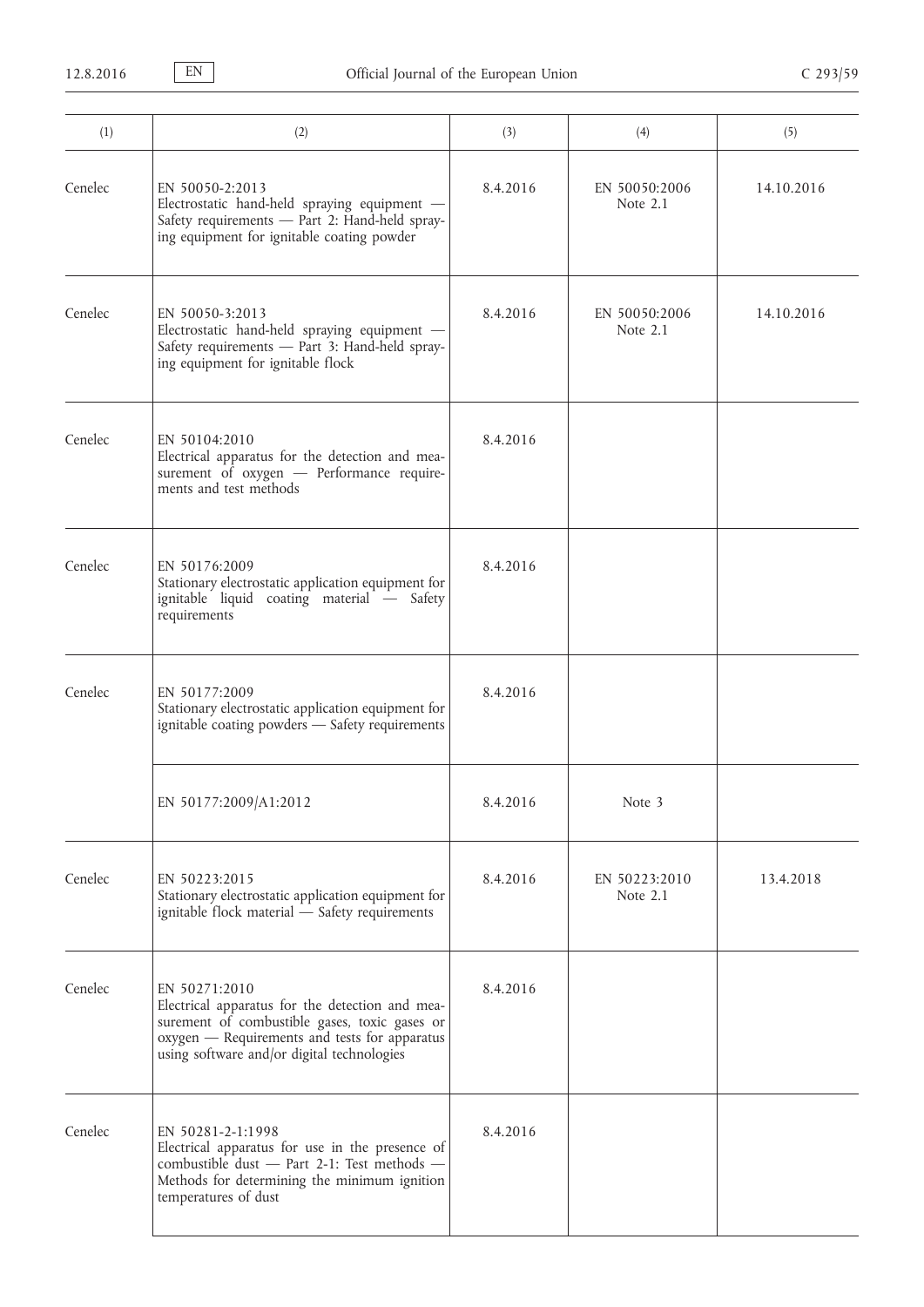| (1)     | (2)                                                                                                                                        | (3)      | (4)                                              | (5)       |
|---------|--------------------------------------------------------------------------------------------------------------------------------------------|----------|--------------------------------------------------|-----------|
|         | EN 50281-2-1:1998/AC:1999                                                                                                                  | 8.4.2016 |                                                  |           |
| Cenelec | EN 50303:2000<br>Group I, Category M1 equipment intended to<br>remain functional in atmospheres endangered by<br>firedamp and/or coal dust | 8.4.2016 |                                                  |           |
| Cenelec | EN 50381:2004<br>Transportable ventilated rooms with or without<br>an internal source of release                                           | 8.4.2016 |                                                  |           |
|         | EN 50381:2004/AC:2005                                                                                                                      | 8.4.2016 |                                                  |           |
| Cenelec | EN 50495:2010<br>Safety devices required for the safe functioning of<br>equipment with respect to explosion risks                          | 8.4.2016 |                                                  |           |
| Cenelec | EN 60079-0:2012<br>Explosive atmospheres - Part 0: Equipment -<br>General requirements<br>IEC 60079-0:2011 (Modified) + IS1:2013           | 8.4.2016 |                                                  |           |
|         | EN 60079-0:2012/A11:2013                                                                                                                   | 8.4.2016 | Note 3                                           | 7.10.2016 |
| Cenelec | EN 60079-1:2014<br>Explosive atmospheres - Part 1: Equipment<br>protection by flameproof enclosures 'd'<br>IEC 60079-1:2014                | 8.4.2016 | EN 60079-1:2007<br>Note 2.1                      | 1.8.2017  |
| Cenelec | EN 60079-2:2014<br>Explosive atmospheres - Part 2: Equipment<br>protection by pressurized enclosure 'p'<br>IEC 60079-2:2014                | 8.4.2016 | EN 60079-2:2007<br>EN 61241-4:2006<br>Note $2.1$ | 25.8.2017 |
|         | EN 60079-2:2014/AC:2015                                                                                                                    | 8.4.2016 |                                                  |           |
| Cenelec | EN 60079-5:2015<br>Explosive atmospheres - Part 5: Equipment<br>protection by powder filling 'q'<br>IEC 60079-5:2015                       | 8.4.2016 | EN 60079-5:2007<br>Note 2.1                      | 24.3.2018 |
| Cenelec | EN 60079-6:2015<br>Explosive atmospheres - Part 6: Equipment<br>protection by liquid immersion 'o'<br>IEC 60079-6:2015                     | 8.4.2016 | EN 60079-6:2007<br>Note 2.1                      | 27.3.2018 |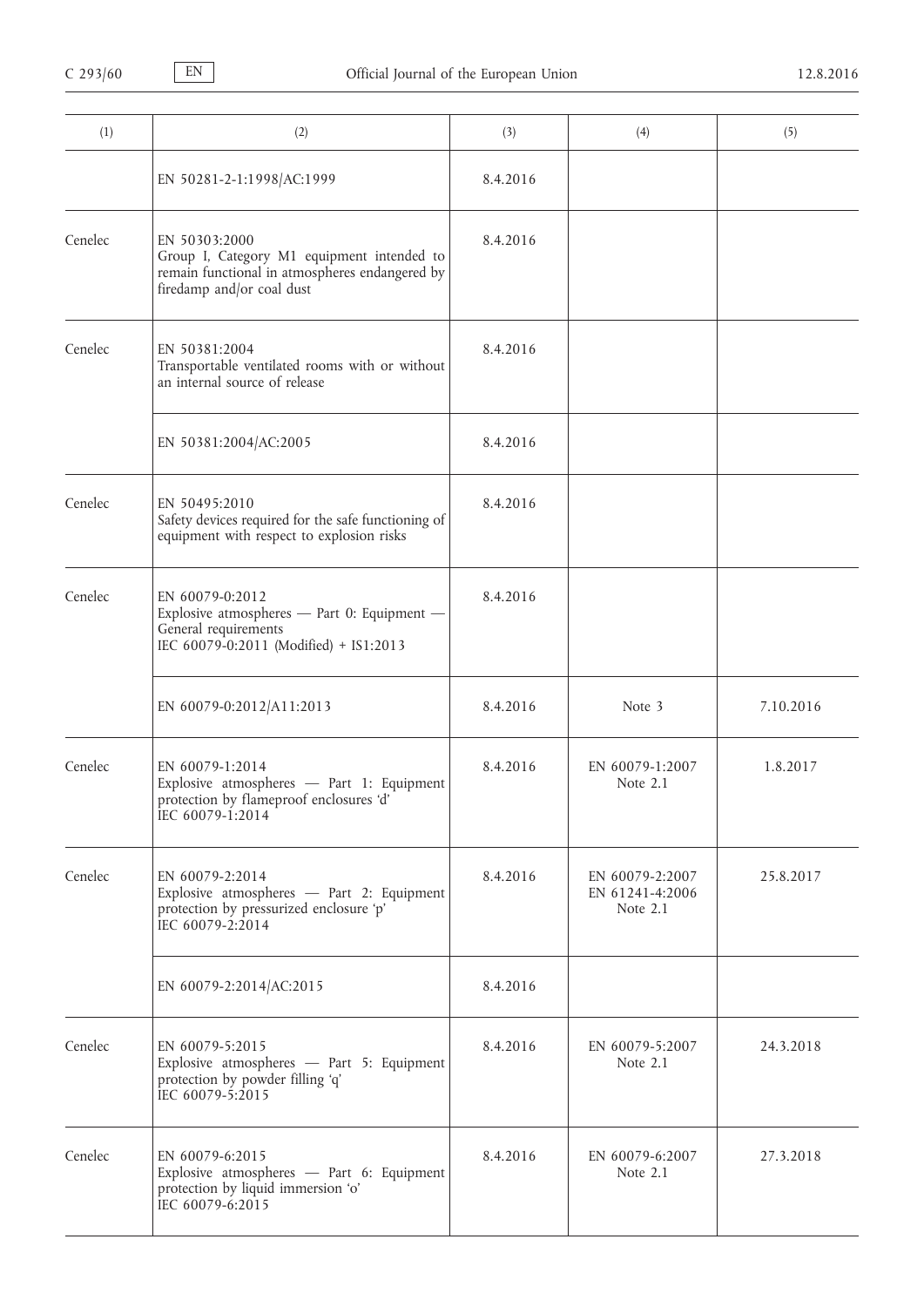| (1)     | (2)                                                                                                                                                                                   | (3)      | (4)                            | (5)       |
|---------|---------------------------------------------------------------------------------------------------------------------------------------------------------------------------------------|----------|--------------------------------|-----------|
| Cenelec | EN 60079-7:2015<br>Explosive atmospheres - Part 7: Equipment<br>protection by increased safety 'e'<br>IEC 60079-7:2015                                                                | 8.4.2016 | EN 60079-7:2007<br>Note 2.1    | 31.7.2018 |
| Cenelec | EN 60079-11:2012<br>Explosive atmospheres - Part 11: Equipment<br>protection by intrinsic safety 'i'<br><b>IEC 600</b><br>IEC 60079-11:2011                                           | 8.4.2016 | EN 60079-27:2008<br>Note 2.1   |           |
| Cenelec | EN 60079-15:2010<br>Explosive atmospheres - Part 15: Equipment<br>protection by type of protection 'n'<br>IEC 60079-15:2010                                                           | 8.4.2016 |                                |           |
| Cenelec | EN 60079-18:2015<br>Explosive atmospheres - Part 18: Equipment<br>protection by encapsulation 'm'<br>IEC 60079-18:2014                                                                | 8.4.2016 | EN 60079-18:2009<br>Note 2.1   | 16.1.2018 |
| Cenelec | EN 60079-20-1:2010<br>Explosive atmospheres - Part 20-1: Material<br>characteristics for gas and vapour classification -<br>Test methods and data<br>IEC 60079<br>IEC 60079-20-1:2010 | 8.4.2016 |                                |           |
| Cenelec | EN 60079-25:2010<br>Explosive atmospheres - Part 25: Intrinsically<br>safe electrical systems<br>IEC 60079-25:2010                                                                    | 8.4.2016 |                                |           |
|         | EN 60079-25:2010/AC:2013                                                                                                                                                              | 8.4.2016 |                                |           |
| Cenelec | EN 60079-26:2015<br>Explosive atmospheres - Part 26: Equipment<br>with Equipment Protection Level (EPL) Ga<br>IEC 60079-26:2014                                                       | 8.4.2016 | EN 60079-26:2007<br>Note 2.1   | 2.12.2017 |
| Cenelec | EN 60079-28:2015<br>Explosive atmospheres - Part 28: Protection of<br>equipment and transmission systems using<br>optical radiation<br>IEC 60079-28:2015                              | 8.4.2016 | EN 60079-28:2007<br>Note $2.1$ | 1.7.2018  |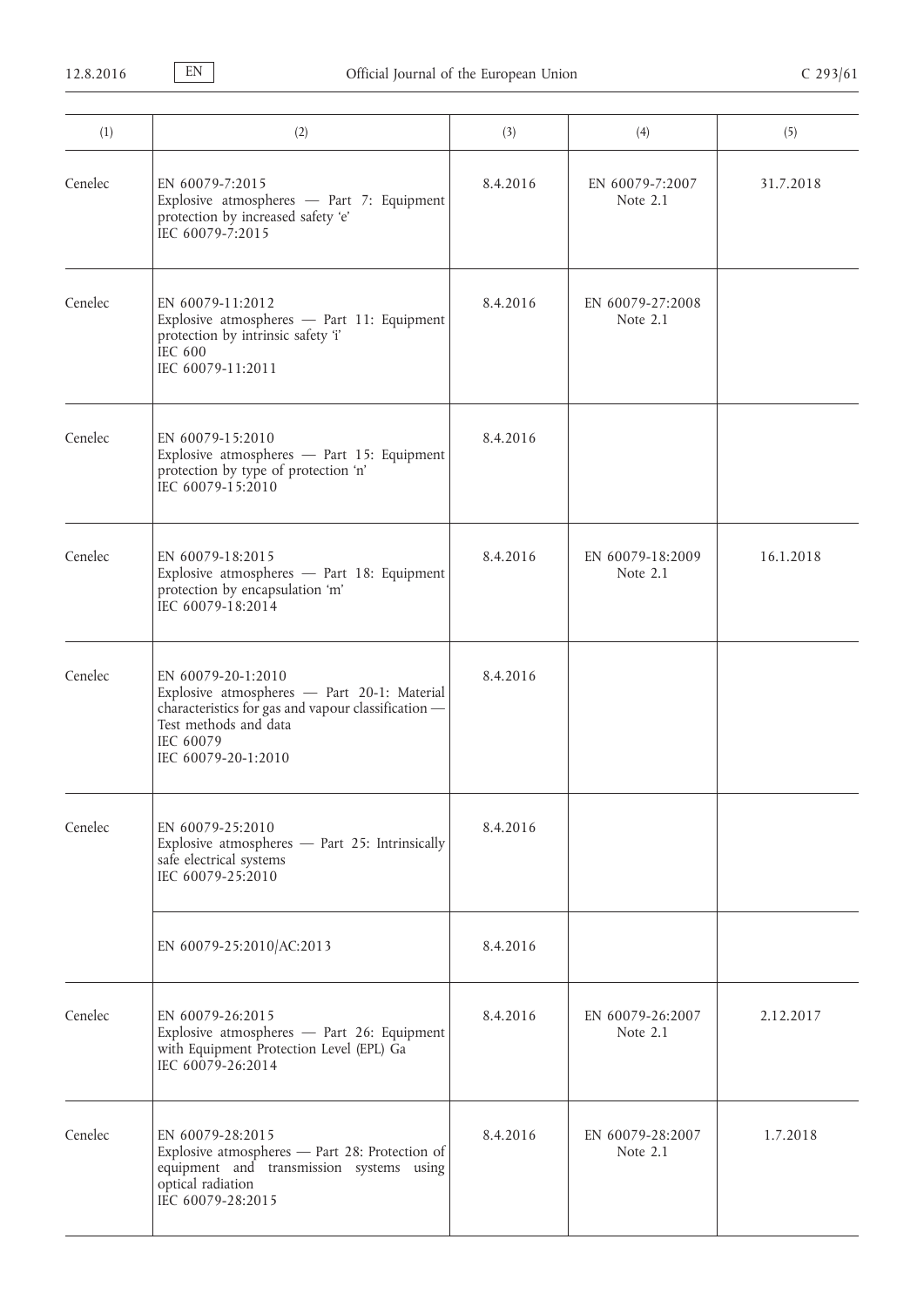| (1)     | (2)                                                                                                                                                                                                                                  | (3)      | (4)                          | (5)      |
|---------|--------------------------------------------------------------------------------------------------------------------------------------------------------------------------------------------------------------------------------------|----------|------------------------------|----------|
| Cenelec | EN 60079-29-1:2007<br>Explosive atmospheres - Part 29-1: Gas detec-<br>tors - Performance requirements of detectors for<br>flammable gases<br>IEC 60079-29-1:2007 (Modified)                                                         | 8.4.2016 |                              |          |
| Cenelec | EN 60079-29-4:2010<br>Explosive atmospheres - Part 29-4: Gas detec-<br>tors - Performance requirements of open path<br>detectors for flammable gases<br>IEC 60079-29-4:2009 (Modified)                                               | 8.4.2016 |                              |          |
| Cenelec | EN 60079-30-1:2007<br>Explosive atmospheres - Part 30-1: Electrical<br>resistance trace heating - General and testing<br>requirements<br>IEC 60079-30-1:2007                                                                         | 8.4.2016 |                              |          |
| Cenelec | EN 60079-31:2014<br>Explosive atmospheres - Part 31: Equipment<br>dust ignition protection by enclosure 't'<br>IEC 60079-31:2013                                                                                                     | 8.4.2016 | EN 60079-31:2009<br>Note 2.1 | 1.1.2017 |
| Cenelec | EN 60079-35-1:2011<br>Explosive atmospheres - Part 35-1: Caplights<br>for use in mines susceptible to firedamp -<br>General requirements - Construction and test-<br>ing in relation to the risk of explosion<br>IEC 60079-35-1:2011 | 8.4.2016 |                              |          |
|         | EN 60079-35-1:2011/AC:2011                                                                                                                                                                                                           | 8.4.2016 |                              |          |
| Cenelec | EN ISO/IEC 80079-34:2011<br>Explosive atmospheres - Part 34: Application of<br>quality systems for equipment manufacture (ISO/<br>IEC 80079-34:2011)                                                                                 | 8.4.2016 |                              |          |

 $($ <sup>1</sup> ) ESO: European standardisation organisation:

— CEN: Avenue Marnix 17, B-1000, Brussels, Tel. +32 2 5500811; fax + 32 2 5500819 [\(http://www.cen.eu\)](http://www.cen.eu)

— CENELEC: Avenue Marnix 17, B-1000, Brussels, Tel. +32 2 5196871; fax + 32 2 5196919 ([http://www.cenelec.eu\)](http://www.cenelec.eu)

— ETSI: 650, route des Lucioles, F-06921 Sophia Antipolis, Tel. +33 492 944200; fax +33 493 654716, ([http://www.etsi.eu\)](http://www.etsi.eu)

- Note 1: Generally the date of cessation of presumption of conformity will be the date of withdrawal ('dow'), set by the European standardisation organisation, but attention of users of these standards is drawn to the fact that in certain exceptional cases this can be otherwise.
- Note 2.1: The new (or amended) standard has the same scope as the superseded standard. On the date stated, the superseded standard ceases to give presumption of conformity with the essential or other requirements of the relevant Union legislation.
- Note 2.2: The new standard has a broader scope than the superseded standard. On the date stated the superseded standard ceases to give presumption of conformity with the essential or other requirements of the relevant Union legislation.